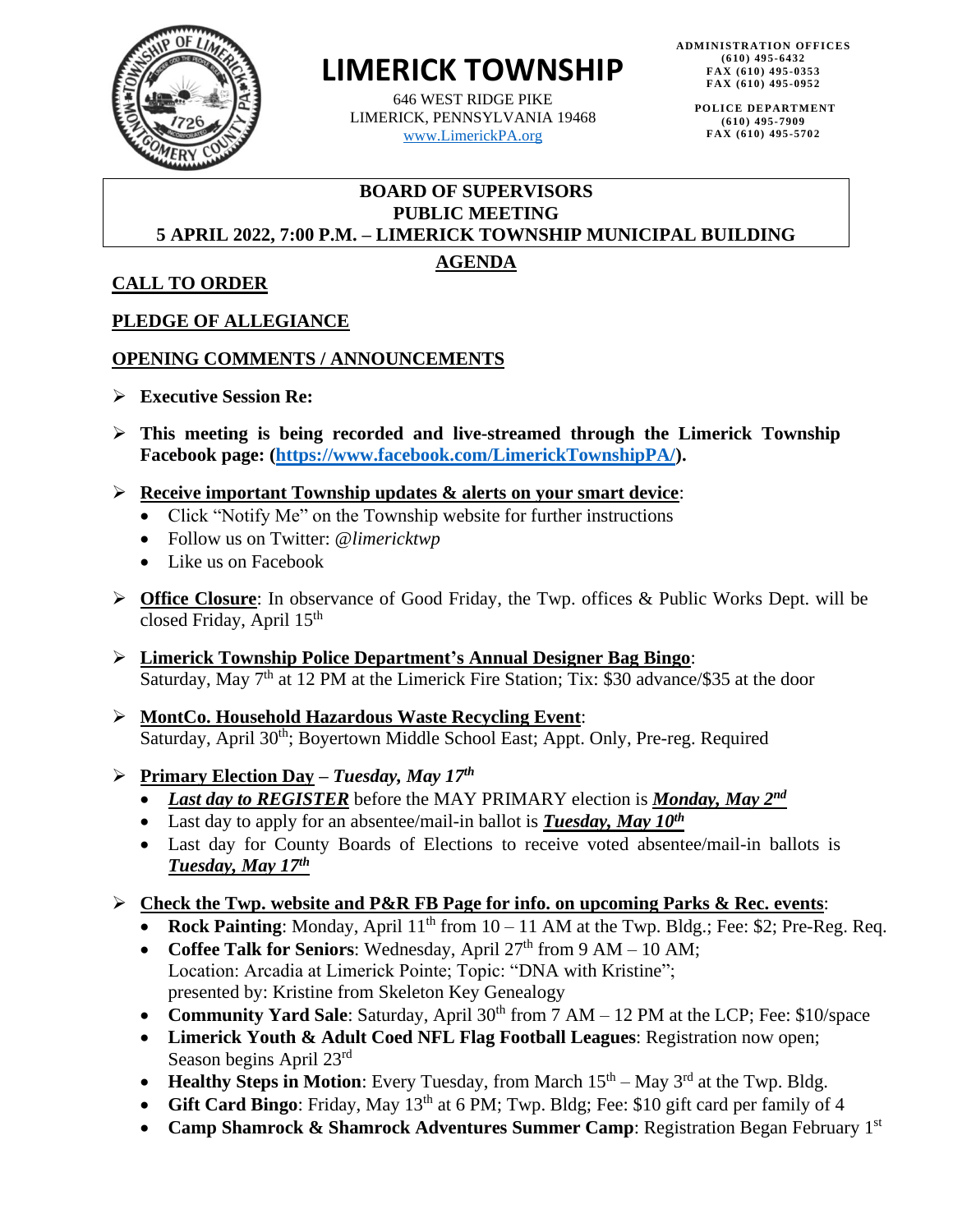Board of Supervisors April 5, 2022 Page 2, Agenda

## **CONSIDERATION OF MINUTES**: 3/15/22

## **PUBLIC COMMENTS ON AGENDA ITEMS**

**BILLS LIST**: #7, 3/12/22 through 4/1/22, \$606,914.34

### **PUBLIC HEARING**

Ordinance No. 411 – Pension Ordinance Amendment (Chapter 29)

#### **SUBDIVISION AND LAND DEVELOPMENT**

#### **Confirmed Appointments**:

Ray Garganio – Carwash: 1377 & 1385 S. Twp. Line Road

Ed Campbell – Mixed Use Development (Sanatoga Springs Lot 1 Phase 2): Evergreen & Lightcap Roads

#### **Extensions:**

Limerick Plaza Phase II (#05-01C): Extended to 6/24/22 544 Limerick Center Road (#21-02): Extended to 8/10/22 Lewis Square Subdivision (#21-05): Extended to 7/29/22 1 & 15 Neiffer Road (#21-06): Extended to 7/22/22 Sanatoga Springs Lot 1 Phase 2 (#22-01): Extended to 6/06/22

## **OLD BUSINESS**

Award Bid – Full Depth Reclamation (Project #22-01)

#### **NEW BUSINESS**

Resolution – TCDI Planning Grant Submission Approval – Entering into an Agreement of Sale Resolution – Authorizing Deed in Lieu of Condemnation Acquisition Approval – Phase 1 Environmental Study

Authorization – Advertise PWD Projects

- Project #22-02: Recycle and Overlay
- Project #22-03: Bituminous Surface Treatments and Fog Seal

Authorization – Advertise Uniform Construction Codes Ordinance Update (Chapter 73)

Authorization – Advertise Fire Prevention Ordinance Update (Chapter 84)

Authorization – Advertise Vehicles and Traffic Ordinance Update (Chapter 170)